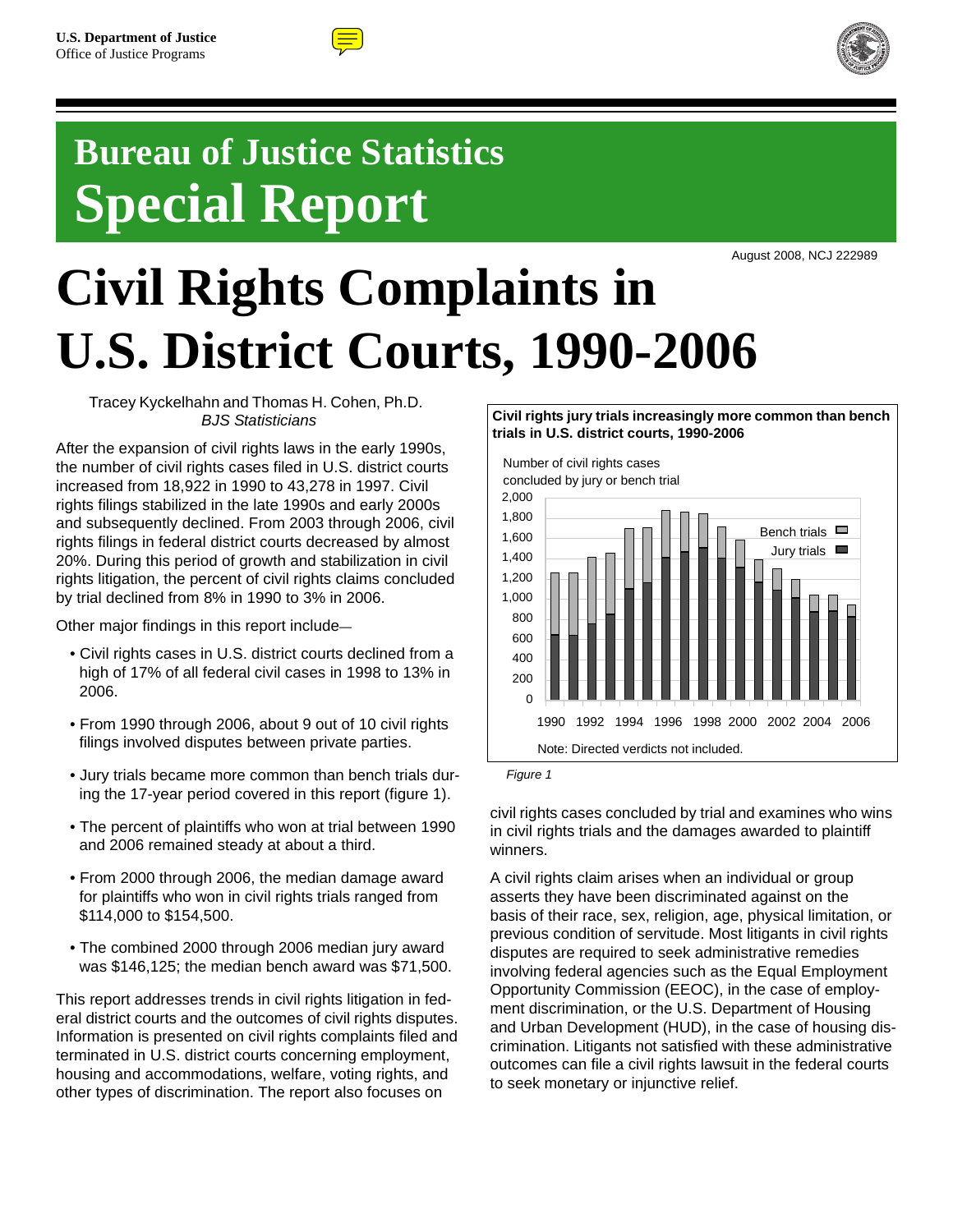This study does not cover civil rights grievances filed, investigated, and resolved through administrative channels and agencies that enforce various federal civil rights discrimination laws such as the EEOC or HUD. This report also does not examine civil rights litigation in state courts. Because of limited data this study does not report the number of cases filed or terminated under specific titles and sections of the U.S. code. (See *Methodology*).

#### **Civil rights laws underwent a major expansion during the early 1990s**

Civil rights laws underwent a major expansion during the early 1990s with the passage of the Americans for Disabilities Act of 1990 and the Civil Rights Act of 1991. The Civil Rights Act of 1991 amended several federal employment discrimination laws including Title VII of the Civil Rights Act of 1964, the Civil Rights Act of 1871, the Age Discrimination in Employment Act of 1973, the Rehabilitation Act of 1973, and the Americans with Disabilities Act of 1990. It also made available compensatory and punitive damages in certain discrimination claims, permitted jury trials for plaintiffs seeking monetary damages, and overturned several U.S. Supreme Court decisions, effectively broadening the scope of employment practices considered discriminatory.

\**Wards Cove Packing Co. v. Atonio*, 109 S. Ct. 2115 (1989); *Patterson v. McLean Credit Union*, 109 S. Ct. 2363 (1989); *Martin v. Wilks*, 109 S. Ct. 2180 (1989); *Price Waterhouse v. Hopkins*, 109 S. Ct. 1775 (1989); *Lorance v. At&T Technologies*, 109 S. Ct. 2261 (1989); *Equal Employment Opportunity Commission v. Aramco*, 111 S. Ct. 1227 (1991); *West Virginia University Hospitals v. Casey*, 111 S. Ct. 1138 (1991).



Throughout the 1990s, civil rights claims accounted for an increasing proportion of federal civil caseloads in U.S. district courts. As a percent of all federal civil filings, civil rights filings increased from 9% in 1990 to nearly 17% in 1998 (figure 2). Civil rights filings stabilized at about 16% of federal civil caseloads from 1999 through 2003 and subsequently declined. By 2006, 13% of federal civil cases involved civil rights issues.

#### **Employment discrimination accounted for about half of all civil rights filings in U.S. district courts from 1990 to 2006**

#### *Employment discrimination*

Civil rights in an employment setting are violated when employers discriminate with regard to hiring, promotion or discharge practices, compensation, conditions and privileges of employment, or denial of employment opportunities (42 USC § 2000E-2; 29 USC §§ 621-634).

Throughout the 17-year period covered by this report, employment discrimination accounted for about half of all civil rights filings in U.S. district courts (figure 3). Civil rights cases involving employment discrimination demonstrated the same trend as overall civil rights filings with substantial increases in the 1990s. In 1990, 8,413 cases were filed with the number peaking at 23,796 in 1997. Employment discrimination filings stabilized between 1997 and 2004, and declined to 14,353 in 2006.



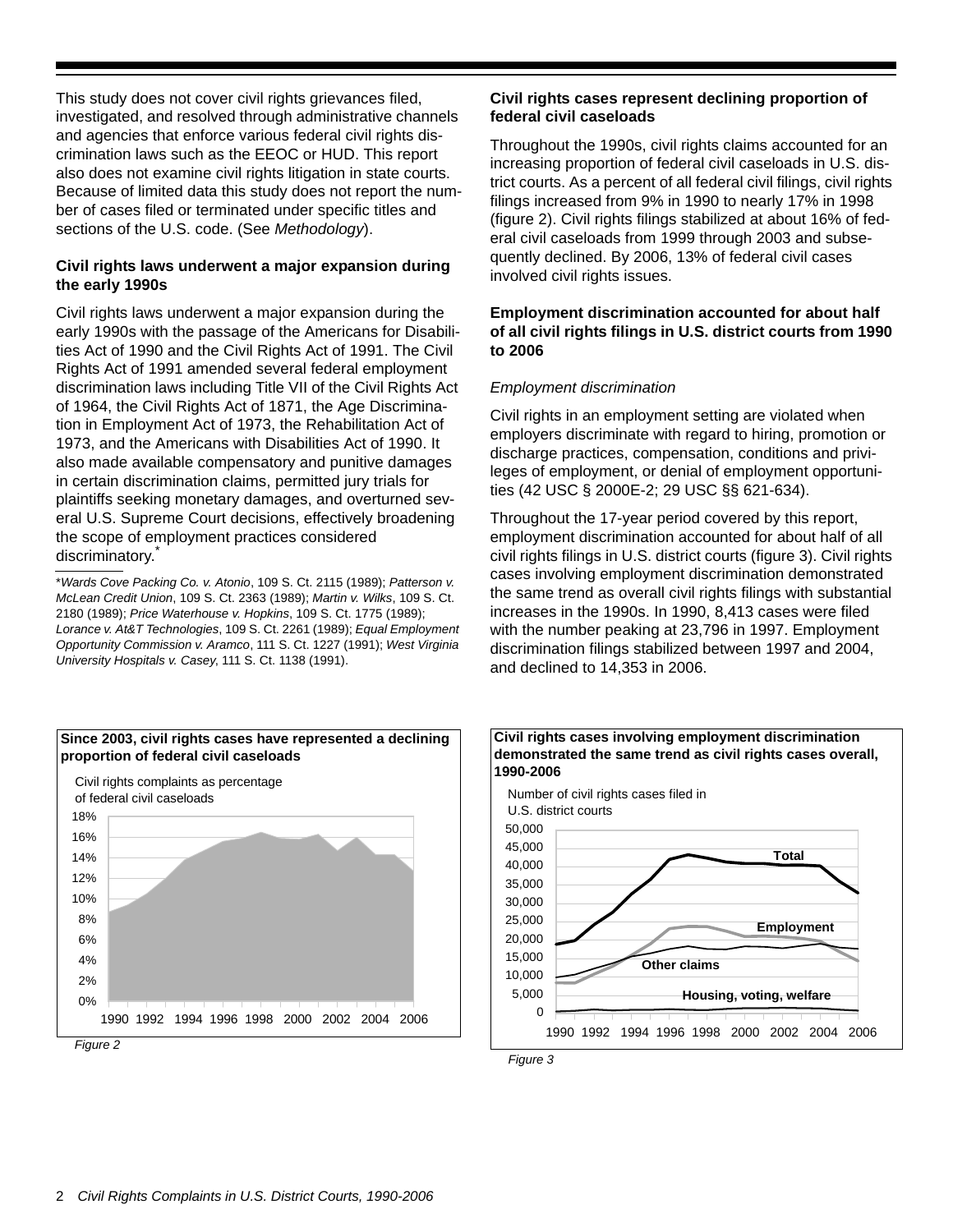#### *Housing and accommodations*

Pursuant to the Fair Housing Act of 1972 and amendments in 1988, discrimination is prohibited in the rental or lease of apartments, the sale of housing, and the financing of housing because of an individual's race, color, religion, sex, national origin, disability, or families with children. Complaints may also include discrimination in public accommodations such as restaurants or hotels (42 USC §§ 3601- 3619; 15 USC § 1691).

Housing and accommodation civil rights claims represented 2% of all civil rights filings in 2006. These cases followed the same general trend as employment discrimination cases. There were 341 housing and accommodations related filings in 1990, a high of 1,315 filings in 2003, and a decline to 643 filings in 2006 (figure 4).

#### *Welfare and voting*

A person's civil rights regarding welfare issues are violated when social security entitlements are denied based on an individual's race, color, religion, sex, or national origin. Violations of a person's civil rights related to welfare issues also include the denial of benefit income (e.g., annuity, pension, retirement, or disability benefit including veterans' compensation), the denial of rehabilitation and other services for families with dependent children, and the denial of benefits for individuals who are elderly, blind, or disabled, or whose income and resources are insufficient to meet the costs of necessary medical services.

Voting rights are violated when redistricting plans or election methods prevent minority voters from electing candidates of their choice. Situations related to voting rights violations include preventing voters from casting their ballots by denying them assistance or preventing voters from receiving assistance from a person of their choice. Failure to provide voting information and assistance in the language used by a substantial number of voters in a jurisdiction or failure to provide access to polling places for handicapped or elderly individuals are also situations related to voting rights violations (42 USC §§ 1973-1973e).

Civil rights cases involving welfare and voting issues did not follow the same general trend as housing and employment discrimination cases. Lawsuits involving welfare discrimination steadily declined from 129 to 56 cases between 1990 and 2006. In comparison, complaints alleging violations of voting rights peaked in 1992 and rose again in 2002. The increase in voting rights cases for these specific years was most likely the result of redistricting challenges following the 1990 and 2000 censuses. By 2006, the number of voting rights lawsuits had declined to about 150 cases.

#### *Other civil rights complaints*

Available data on the statutory provisions litigated suggest that filings in the other civil rights complaints category dealt with diverse issues such as the civil rights of handicapped children, education of children and adults with disabilities, as well as vocational disabilities and rehabilitation discrimination.

Civil rights filings that were either unidentifiable or were in a category other than housing and accommodations, welfare, voting, and employment comprised about the same percentage of filings as those in the employment discrimination category. In 1990, 9,909 civil rights complaints listed as "other civil rights" were filed in U.S. district courts. From the mid-1990s through 2006, "other" filings remained constant at about 18,000 per year.

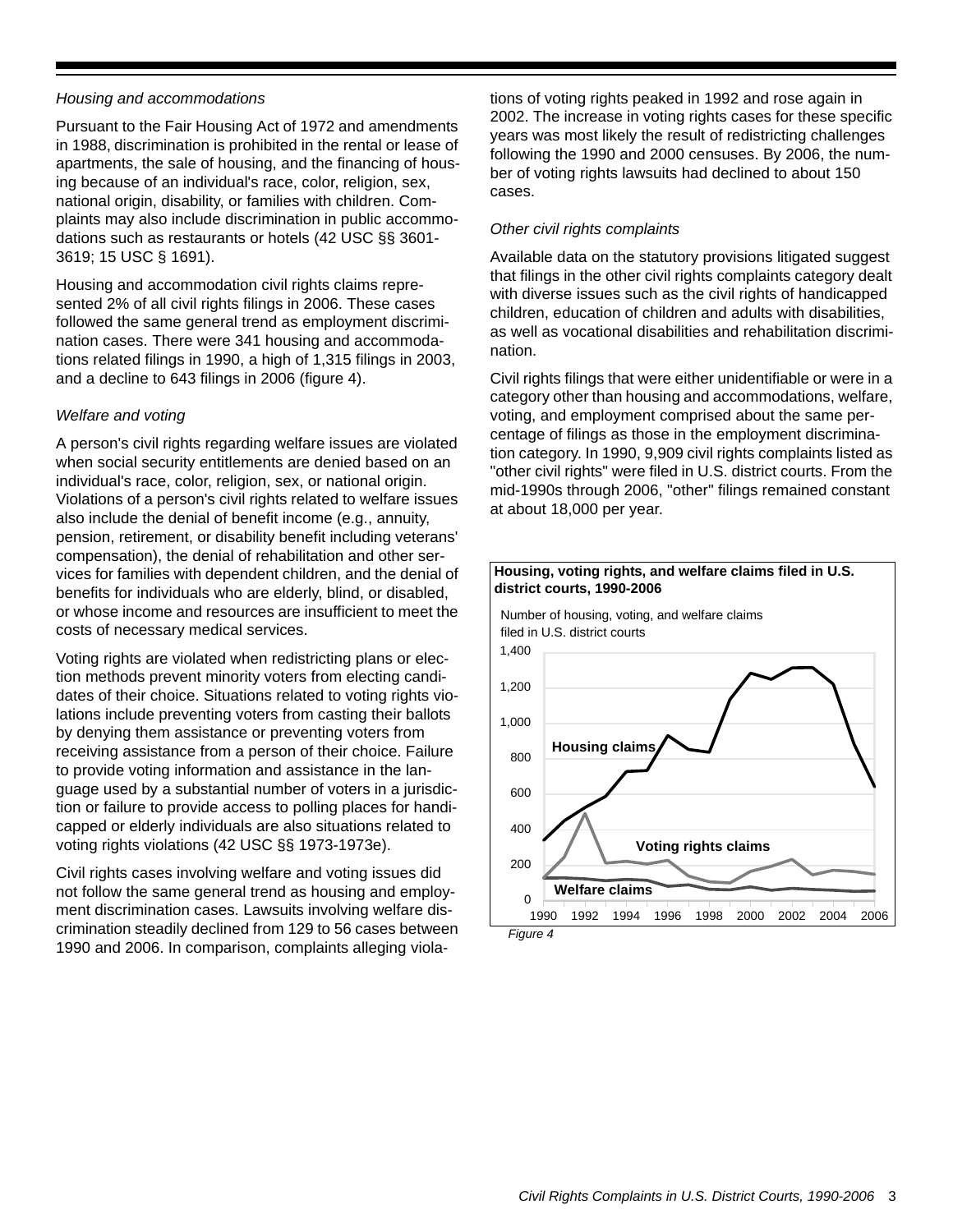#### **Most civil rights complaints involved private parties**

From 1990 to 2006, around 9 in 10 civil rights filings involved disputes between private parties (table 1). The majority of private cases involved questions over interpretation and application of the U.S. Constitution, acts of Congress, or treaties ("federal question" jurisdiction) from parties in the same state.

"Diversity of citizenship" cases, which consisted of private parties from different states or parties of a state and citizens, corporations, or subjects of a foreign country, were a small percentage (under four percent) of private civil rights lawsuits filed during this period.

#### **Number of private civil rights lawsuits declined between 2004 and 2006**

The number of civil rights lawsuits filed in U.S. district courts increased from 16,310 in 1990 to a peak of 40,361 in 1997 (not shown in table). Between 2004 and 2006 the number of filings declined 19%, from 37,374 to 30,405 (table 2). All categories of civil rights filings exhibited a decline over this two-year period.

#### **U.S. government more likely to be a defendant than a plaintiff**

U.S. district courts exercise jurisdiction in civil actions that are either initiated by the U.S. government (U.S. plaintiff), or are brought against the U.S. government (U.S. defendant) for alleged civil rights violations. (28 USC § 1345; 28 USC § 1346).

Of the approximately 10% of civil rights filings that involved the U.S. government, cases in which the government was the defendant accounted for around 70% to 80% of civil rights filings from 1990 to 2006 (table 3). In 2006, 1,961 civil rights complaints were filed against the U.S. government, representing a 17% decline in the number of filings since 2000. As with overall case filings, about an equal percentage of employment discrimination and "other" cases involving civil rights violations were filed from 1990 to 2006, representing the majority of cases overall.

In comparison to filings involving two private parties or the U.S. government as the defendant, complaints filed by the U.S. government as the plaintiff did not show a clear trend between 1990 and 2006. Filings ranged from a high of 816 in 1991 to a low of 486 in 1996 (not shown in table). Since 2000, the number of civil rights cases filed by the U.S. government has declined by 21%. Cases in the "other" category accounted for a much smaller percentage of cases filed by the U.S. government, compared to private party and U.S. as defendant filings.

#### **Table 1. Federal subject matter jurisdiction of civil rights complaints filed in U.S. district courts, 1990-2006**

|      |                      |                  | Federal subject matter jurisdiction |                     |         |                                      |  |
|------|----------------------|------------------|-------------------------------------|---------------------|---------|--------------------------------------|--|
|      |                      |                  | Cases involving the                 | U.S. government as- |         | Private cases                        |  |
| Year | Total<br>cases filed | Total<br>percent | Plaintiff                           | Defendant           | Federal | Diversity of<br>question citizenship |  |
| 1990 | 18.793               | 100%             | 4.0                                 | 9.2                 | 86.8    |                                      |  |
| 1995 | 36.600               | 100%             | 1.8                                 | 6.4                 | 91.7    | --                                   |  |
| 2000 | 40.908               | 100%             | 1.5                                 | 5.8                 | 89.6    | 3.1                                  |  |
| 2001 | 40.910               | 100%             | 1.7                                 | 5.7                 | 89.7    | 2.9                                  |  |
| 2002 | 40.420               | 100%             | 1.6                                 | 5.9                 | 89.5    | 3.0                                  |  |
| 2003 | 40.516               | 100%             | 1.5                                 | 5.7                 | 90.1    | 2.7                                  |  |
| 2004 | 40.239               | 100%             | 1.5                                 | 5.6                 | 91.6    | 1.3                                  |  |
| 2005 | 36.096               | 100%             | 1.5                                 | 6.0                 | 91.8    | 0.7                                  |  |
| 2006 | 32.865               | 100%             | 1.5                                 | 6.0                 | 92.1    | 0.3                                  |  |

Note: Does not include prisoner petitions.

-- No cases recorded.

Source: Annual Report of the Director. Washington, D.C.:

Administrative Office of the U.S. Courts (table C-2).

#### **Table 2. Civil rights complaints involving a private suit filed in U.S. district courts, by type, 1990-2006**

|      |                 | Type of civil rights complaints involving private suits |        |         |         |        |  |
|------|-----------------|---------------------------------------------------------|--------|---------|---------|--------|--|
| Year | Total<br>number | Employ-<br>ment                                         | Voting | Housing | Welfare | Other* |  |
| 1990 | 16.310          | 6.936                                                   | 114    | 284     | 107     | 8.869  |  |
| 1995 | 33.574          | 17.374                                                  | 188    | 582     | 103     | 15.327 |  |
| 2000 | 37.888          | 19.245                                                  | 141    | 1.202   | 73      | 17.227 |  |
| 2001 | 37.878          | 19.371                                                  | 173    | 1.151   | 53      | 17.130 |  |
| 2002 | 37.391          | 19.225                                                  | 209    | 1.231   | 61      | 16.665 |  |
| 2003 | 37.602          | 18.768                                                  | 139    | 1.261   | 63      | 17,371 |  |
| 2004 | 37.374          | 18,040                                                  | 152    | 1.169   | 54      | 17.959 |  |
| 2005 | 33.390          | 15,344                                                  | 143    | 821     | 48      | 17.034 |  |
| 2006 | 30.405          | 13.042                                                  | 122    | 593     | 49      | 16.599 |  |

\*Types of civil rights cases within the "other" category cannot be distinguished.

Source: Annual Report of the Director. Washington, D.C.: Administrative Office of the U.S. Courts (table C-2).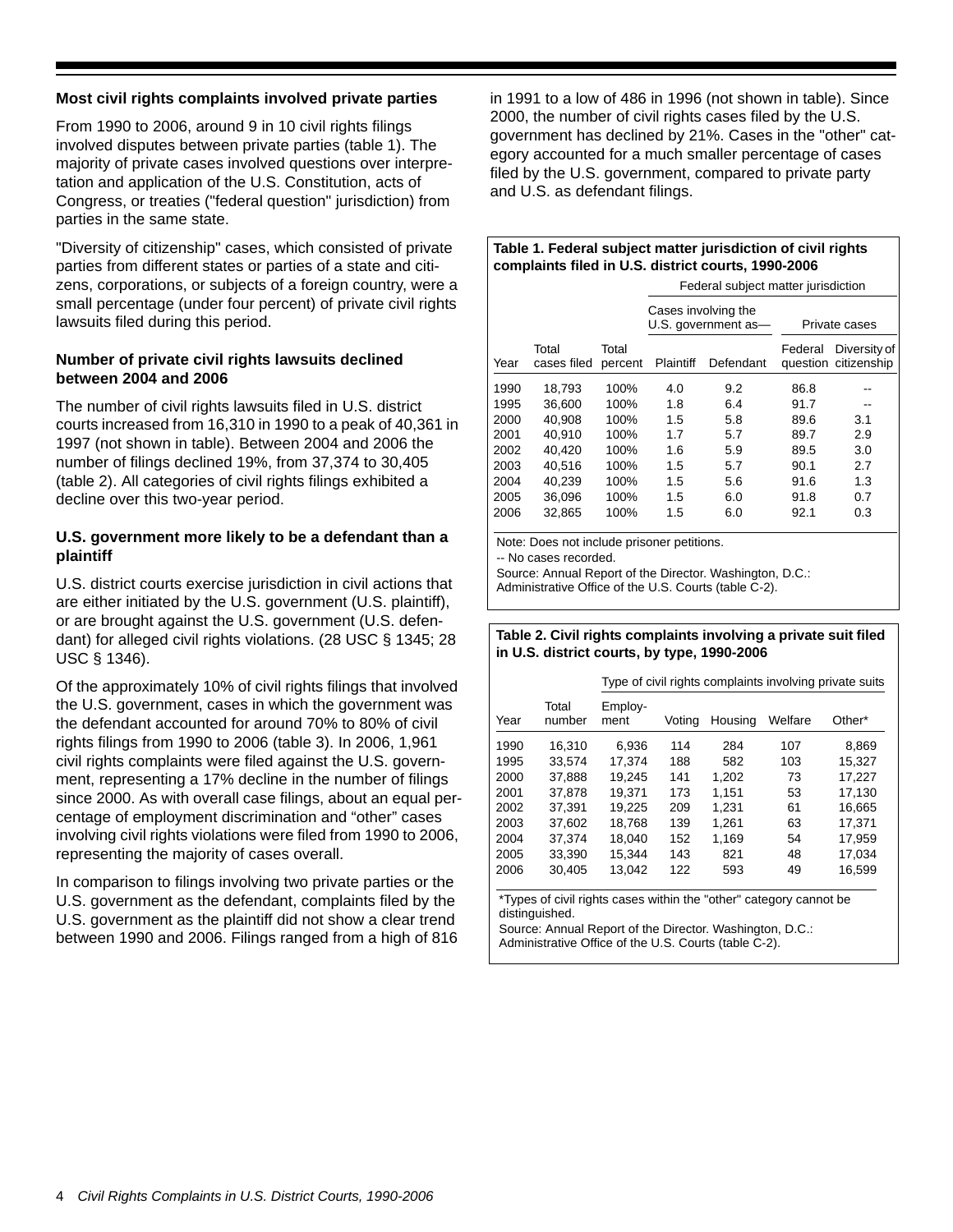#### **Percent of civil rights cases concluded by trial declined from 8% in 1990 to 3% in 2006**

Of the 17,985 civil rights complaints disposed in 1990, 8% were terminated by trial, while in 2006, 3% of the 33,108 civil rights claims concluded in federal courts ended in a trial (table 4). Other cases concluded by a judgment remained steady during this period at about a quarter of terminations. This category of terminations included judgment by defaults, consent, motions before trial, and judgments through formal arbitration procedures adopted by the court.

The percentage of civil rights cases dismissed from U.S. district courts increased from 66% in 1990 to 75% in 2003, and decreased slightly to 72% in 2006. Civil rights dismissals followed the same trend as out of court settlements and voluntary dismissals. Out of court settlements rose from 31% to 39% of all civil rights dispositions between 1990 and 2003. Voluntary dismissals increased from 8% to 13%

of all civil rights dispositions between 1990 to 2003. Since 2003, both the settlement and voluntary disposition categories have declined slightly. Settlements accounted for 37% and voluntary dismissals accounted for 11% of civil rights dispositions by 2006.

The proportion of civil rights dismissals which occurred due to lack of jurisdiction declined from 8% in 1990 to 2% in 2006. From 1990 to 2006, civil rights cases dismissed because of want of prosecution remained at about 4%.

In 1990, welfare civil rights cases (3%) were the least likely to go to trial while employment discrimination cases (9%) were the most likely to reach trial (table 5). In 2006 the percent of civil rights cases ending in trial exhibited a smaller range across all categories, varying between two and three percent.

#### **Table 3. Civil rights complaints with the U.S. government involved as plaintiff or defendant filed in U.S. district courts, by type, 1990-2006**

| U.S. government as plaintiff |       |            |        |         |                          |        |       | U.S. government as defendant |        |         |         |        |
|------------------------------|-------|------------|--------|---------|--------------------------|--------|-------|------------------------------|--------|---------|---------|--------|
| Year                         | Total | Employment | Votina | Housing | Welfare                  | Other* | Total | Employment                   | Voting | Housing | Welfare | Other* |
| 1990                         | 747   | 601        | 10     | 37      | 5                        | 94     | 1.736 | 876                          | 6      | 20      | 17      | 817    |
| 1995                         | 668   | 410        | 8      | 115     | $\overline{\phantom{a}}$ | 135    | 2.358 | 1.275                        | 12     | 38      | 13      | 1.020  |
| 2000                         | 633   | 425        | 16     | 50      | $\overline{\phantom{a}}$ | 142    | 2.387 | 1.362                        | 10     | 32      | 7       | 976    |
| 2001                         | 710   | 516        |        | 55      |                          | 131    | 2.322 | 1.270                        | 15     | 43      |         | 987    |
| 2002                         | 649   | 464        | 8      | 55      |                          | 121    | 2.380 | 1.266                        | 17     | 27      | 9       | 1.061  |
| 2003                         | 599   | 445        | 3      | 34      | $\overline{\phantom{a}}$ | 117    | 2.315 | 1.294                        | 5      | 20      | 2       | 994    |
| 2004                         | 603   | 435        | 12     | 35      |                          | 120    | 2.262 | 1.271                        | 9      | 18      | 6       | 958    |
| 2005                         | 534   | 420        | 8      | 42      | $\overline{\phantom{a}}$ | 64     | 2.172 | 1.166                        | 15     | 22      | 6       | 963    |
| 2006                         | 499   | 373        | 16     | 32      | $\overline{\phantom{m}}$ | 78     | 1,961 | 938                          | 12     | 18      | ⇁       | 986    |

\*Types of civil rights cases within the "other" category cannot be distinguished.

-- No cases recorded.

Source: Annual Report of the Director. Washington, D.C.: Administrative Office of the U.S. Courts (table C-2).

#### **Table 4. Civil rights cases concluded in U.S. district courts, by disposition, 1990-2006**

|      |                                                 | Percent of cases disposed |         |           |                         |                        |       |       |                    |                    |
|------|-------------------------------------------------|---------------------------|---------|-----------|-------------------------|------------------------|-------|-------|--------------------|--------------------|
|      |                                                 |                           |         |           | Dismissed               |                        |       |       | Judgment           |                    |
| Year | Number of com-<br>plaints disposed <sup>a</sup> | Total                     | Settled | Voluntary | Lack of<br>jurisdiction | Want of<br>prosecution | Other | Total | Trial <sup>b</sup> | Other <sup>c</sup> |
| 1990 | 17,985                                          | 66.2%                     | 30.7%   | 8.1%      | 8.3%                    | 5.0%                   | 14.1% | 33.8% | 7.6%               | 26.2%              |
| 1995 | 30,175                                          | 69.4                      | 33.4    | 11.8      | 2.0                     | 4.1                    | 18.1  | 30.6  | 6.0                | 24.6               |
| 2000 | 39.941                                          | 72.3                      | 37.6    | 11.9      | 1.7                     | 4.1                    | 17.0  | 27.7  | 4.1                | 23.6               |
| 2001 | 38.612                                          | 73.9                      | 38.9    | 12.2      | 1.8                     | 4.0                    | 17.0  | 26.1  | 3.8                | 22.3               |
| 2002 | 38,551                                          | 74.2                      | 37.8    | 12.7      | 1.8                     | 4.0                    | 17.8  | 25.8  | 3.6                | 22.3               |
| 2003 | 37,624                                          | 74.7                      | 38.5    | 12.8      | 1.9                     | 4.0                    | 17.5  | 25.3  | 3.4                | 22.0               |
| 2004 | 37,407                                          | 73.8                      | 37.6    | 12.0      | 1.8                     | 4.0                    | 18.5  | 26.2  | 2.9                | 23.3               |
| 2005 | 36.929                                          | 73.6                      | 38.1    | 11.8      | 1.7                     | 4.1                    | 17.9  | 26.4  | 3.0                | 23.5               |
| 2006 | 33,108                                          | 72.0                      | 37.0    | 11.4      | 1.7                     | 4.4                    | 17.6  | 28.0  | 3.0                | 25.0               |

Note: Does not include prisoner petitions. Percentages may not sum to total due to rounding.

aExcludes transfers, remands, and statistical closures.

bTrial includes cases disposed of by jury trial, bench trial, and directed verdict. In some cases, the parties may have settled before the completion of the trial.

<sup>c</sup>Includes judgments by default, consent, a motion before trial, judgment of arbitrator or by some other final judgment method. Source: Administrative Office of the U.S. Courts, Civil Master File.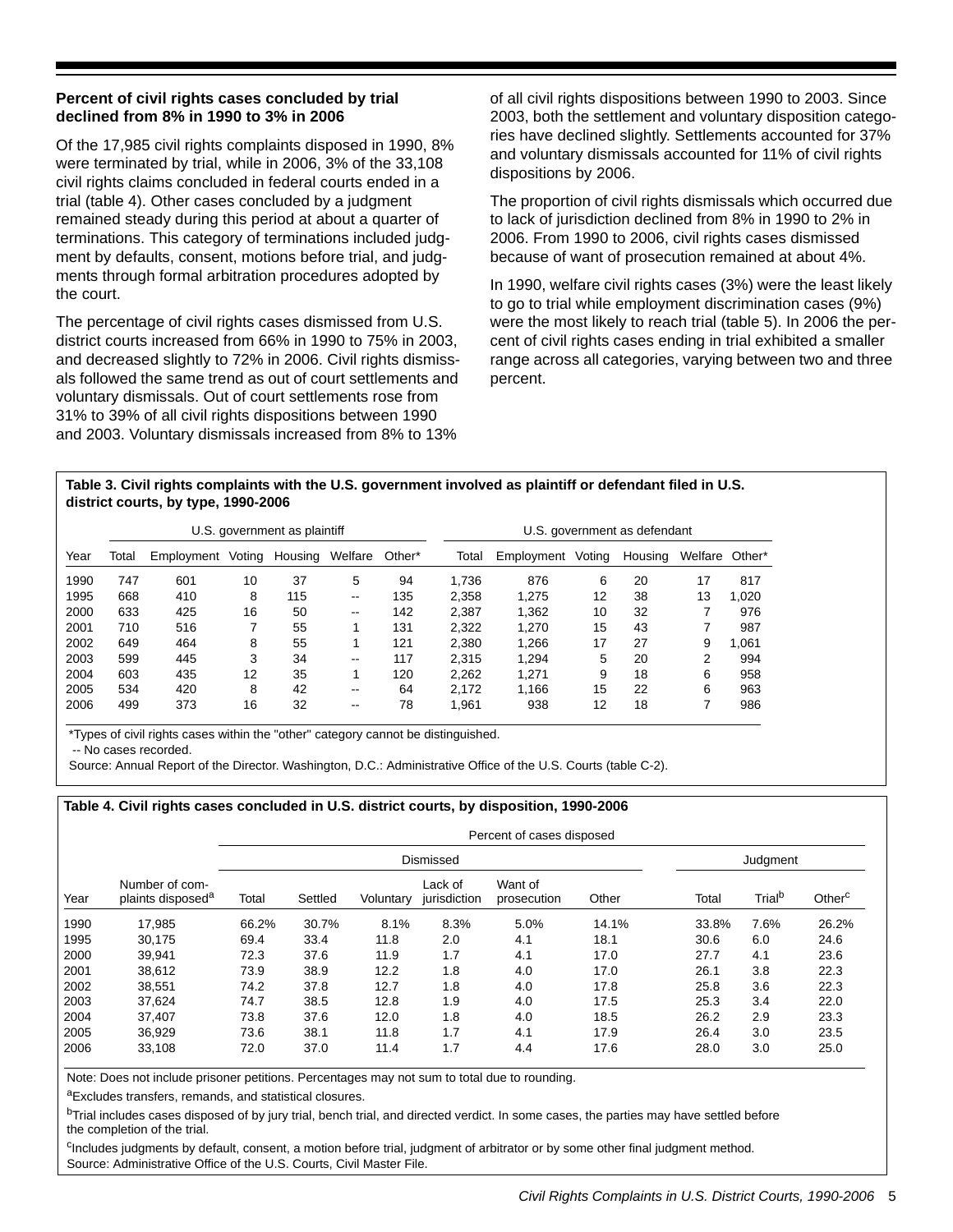#### **Jury trials increased as a percent of all trials**

A jury trial is held before a jury—a selected body of persons sworn to give their verdict according to the evidence—and presided over by a judge. A bench trial is held in the absence of a jury and decided by a judge.

Jury and bench trials each accounted for about half of all civil rights trials concluded in federal district courts in 1990 (figure 1). By 2006, jury trials accounted for 87% of civil rights trials. The growth of jury trials can be partially attributed to Title VII of the Civil Rights Act of 1991, which allowed jury trials when a plaintiff sought punitive or compensatory damages in employment discrimination cases.

The percentage of employment discrimination trials involving a jury increased from 40% in 1990 to 86% in 2006 (not shown in a table). The percentage of other civil rights cases disposed of by jury trial increased from 66% in 1990 to 86% in 2006.

#### **On average, plaintiffs won a third of civil rights cases from 1990 to 2006; median damage awards ranged from \$114,000 to \$154,500**

While the percent of civil rights cases terminated by trial declined, about a third of plaintiffs won their case at trial from 1990 to 2006 (table 6). The percent of plaintiff winners who received monetary damages declined from 83% in 1990 to 79% in 2006.

The estimated median damages awarded to plaintiffs showed no discernible pattern during the period covered by this report. Since 1990 the median damage awards have ranged from \$114,000 in 2001 to \$154,500 in 2005. In 2006 the median damages awarded to plaintiffs prevailing in civil rights trials was \$150,000.

Civil rights complaints brought under Title VII of the Civil Rights Act of 1964 or the Americans with Disabilities Act of 1990 typically involve a compensatory award for economic damages. Damages may include losses associated with back pay, interest on back pay, lost benefits, attorney fees, some litigation costs, or other financial losses that the court deems appropriate as a result of the defendant's conduct.

The Civil Rights Act of 1991 extended the type of damages that could be sought by plaintiffs by allowing claims for noneconomic compensatory damages and punitive damages. Non-economic compensatory damages reimburse the plaintiff for losses such as emotional pain, suffering, inconvenience, mental anguish, future monetary losses, as well as loss of enjoyment of life. Punitive damages are intended to punish a defendant who acted with recklessness, malice, or deceit, and can be awarded in addition to compensatory damages.

The Civil Rights Act of 1991 placed a cap on the total amount of compensatory and punitive damages that can be awarded, based on the size of the employer. The cap on awards does not apply to complaints of ethnic or racial discrimination.

Award amounts include both compensatory and punitive damages. For this report, the types of award amounts cannot be distinguished in the data. Monetary information presented in this report is for civil rights cases in which damages were awarded. Excluded from this analysis were civil rights complaints in which only court costs and/or attorneys fees were awarded.

#### **Table 5. Disposition of civil rights complaints concluded by trial by case type, in U.S. district courts, 1990 and 2006**

|            | 1990                                |                                   |  | 2006                          |                                   |  |
|------------|-------------------------------------|-----------------------------------|--|-------------------------------|-----------------------------------|--|
| Case type  | Number of<br>complaints<br>disposed | Percent<br>concluded<br>by trial* |  | Number of Percent<br>disposed | complaints concluded<br>by trial* |  |
| Employment | 8.206                               | 8.7%                              |  | 15,950                        | 3.2%                              |  |
| Housing    | 290                                 | 6.6                               |  | 718                           | 2.2                               |  |
| Voting     | 125                                 | 5.6                               |  | 118                           | 2.5                               |  |
| Welfare    | 120                                 | 3.3                               |  | 41                            | 2.4                               |  |
| Other      | 9.244                               | 6.8                               |  | 16,281                        | 2.8                               |  |

Source: Administrative Office of the U.S. Courts, Civil Master File. \* Includes jury trials, bench trials, and directed verdicts.

#### **Table 6. Plaintiff winners and award amounts in civil rights complaints concluded by trial in U.S. district courts, 1990-2006**

|      |                                                                          |                      | Monetary awards                                              |                                            |  |
|------|--------------------------------------------------------------------------|----------------------|--------------------------------------------------------------|--------------------------------------------|--|
| Year | Number of cases<br>terminated by trial <sup>a</sup> winners <sup>b</sup> | Percent<br>plaintiff | Percent of plaintiff<br>winners receiving<br>monetary awards | Estimated<br>median<br>awards <sup>b</sup> |  |
| 1990 | 1.321                                                                    | 29.0%                | 82.8%                                                        |                                            |  |
| 1995 | 1,727                                                                    | 27.2                 | 81.5                                                         | \$128,000                                  |  |
| 2000 | 1,600                                                                    | 34.1                 | 76.3                                                         | 152,100                                    |  |
| 2001 | 1.411                                                                    | 35.4                 | 79.2                                                         | 114.000                                    |  |
| 2002 | 1.314                                                                    | 32.3                 | 76.7                                                         | 120,400                                    |  |
| 2003 | 1,183                                                                    | 31.0                 | 76.0                                                         | 129,250                                    |  |
| 2004 | 951                                                                      | 30.8                 | 76.8                                                         | 128.400                                    |  |
| 2005 | 830                                                                      | 31.9                 | 73.6                                                         | 154,500                                    |  |
| 2006 | 717                                                                      | 30.8                 | 78.7                                                         | 150,000                                    |  |

... Not reported for the year 1990.

aIncludes jury trials, bench trials, and directed verdicts.

bCivil rights trials in which both the plaintiff and the defendant won were excluded from the plaintiff winner and award calculation. Awards adjusted for inflation to 2006 dollars.

Source: Administrative Office of the U.S. Courts, Civil Master File.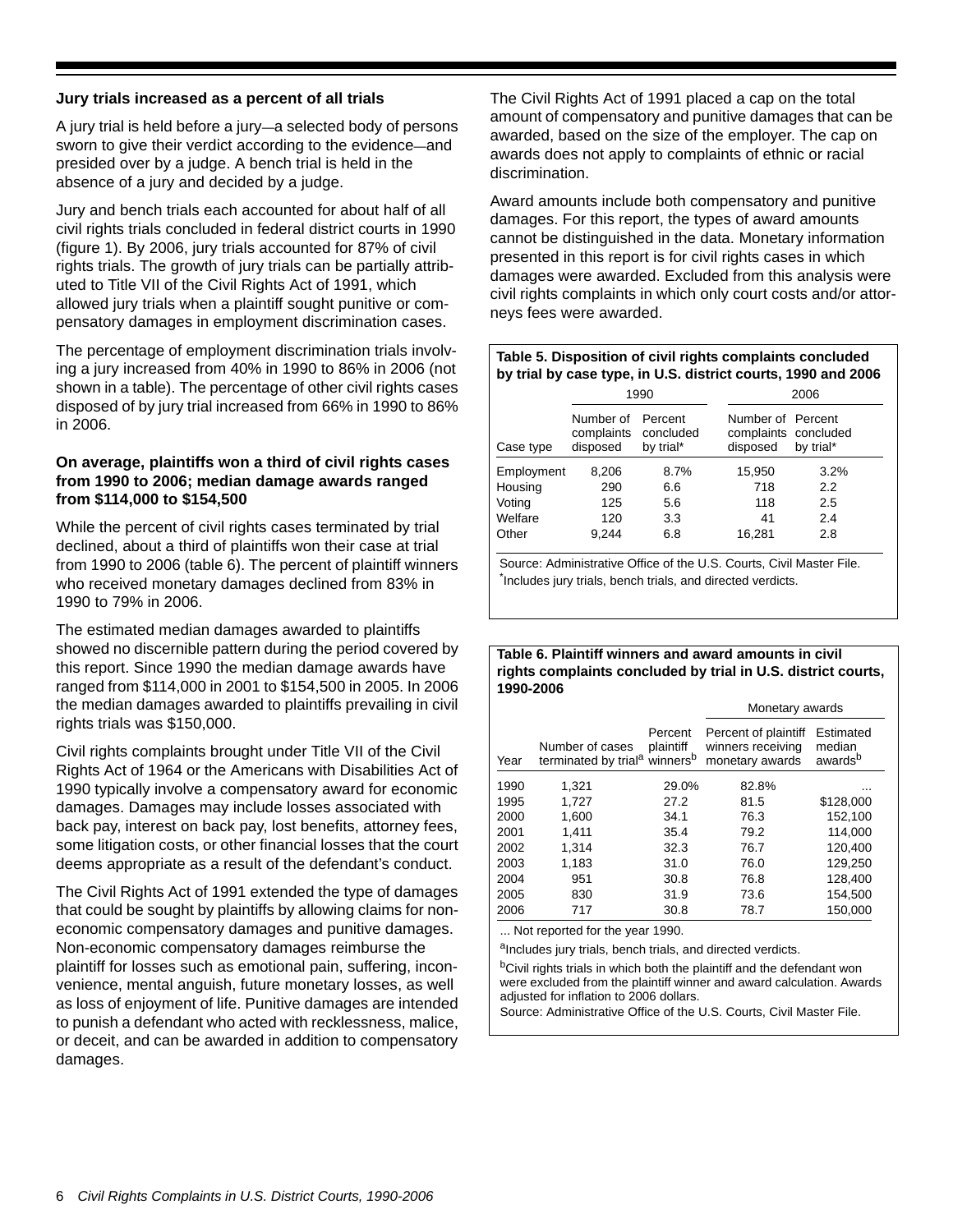#### **Jury awards higher than bench awards**

A comparison of civil rights bench and jury trials necessitated combining trial data for the years 2000 through 2006 because of the limited number of bench trials concluded during this time period. The rate in which plaintiffs prevailed at trial did not differ appreciably between jury and bench trials. Plaintiffs won in about a third of trials litigated before either a jury or judge (table 7). Bench trials awarded monetary damages to 59% of plaintiff winners and jury trials awarded monetary damages to 81% of plaintiff winners from 2000 to 2006.

Cases disposed of by jury trial had a median award of \$146,125. In comparison, cases disposed of by bench trial had a median award of \$71,500. The 25th percentile for jury trials was \$39,925 and the 75th percentile was \$380,188. For bench trials, the 25th percentile was \$17,880 and the 75th percentile was \$292,500 (percentile data not shown in table).

**Table 7. Plaintiff winners and median awards for civil rights cases concluded by trial or case type in U.S. district courts, 2000-2006** 

|                        |                                                                               |                      | Monetary awards                                              |                               |  |
|------------------------|-------------------------------------------------------------------------------|----------------------|--------------------------------------------------------------|-------------------------------|--|
| Trial or<br>case type  | Number of<br>cases termi-<br>nated by trial <sup>a</sup> winners <sup>b</sup> | Percent<br>plaintiff | Percent of plaintiff<br>winners receiving<br>monetary awards | Median<br>awards <sup>b</sup> |  |
| <b>Trial type</b>      |                                                                               |                      |                                                              |                               |  |
| Jury                   | 5.760                                                                         | 33.9%                | 80.7%                                                        | \$146,125                     |  |
| <b>Bench</b>           | 1,218                                                                         | 33.3                 | 59.0                                                         | 71,500                        |  |
| Case type <sup>c</sup> |                                                                               |                      |                                                              |                               |  |
| Employment             | 3,809                                                                         | 36.7%                | 80.9%                                                        | \$158,460                     |  |
| Housing                | 115                                                                           | 42.6                 | 73.5                                                         | $\cdots$                      |  |
| Other                  | 3,013                                                                         | 29.7                 | 71.6                                                         | 100.000                       |  |

Note: Civil rights trial data combine the years 2000 through 2006.

alncludes jury trials, bench trials, and directed verdicts.

<sup>b</sup>Civil rights trials in which both the plaintiff and the defendant won were excluded from the plaintiff winner and award calculation. Awards adjusted for inflation to 2006 dollars.

<sup>c</sup>Voting rights and welfare cases were too few to provide reliable data. ...Too few cases to calculate median award.

Source: Administrative Office of the U.S. Courts, Civil Master File.

#### **Employment discrimination plaintiff winners more likely to receive a monetary award**

In all civil rights trials concluded between 2000 and 2006, employment discrimination plaintiff winners (81%) were most likely to receive a monetary award, followed by housing cases (74%), and other civil rights cases (72%).

Employment discrimination cases received a median award of \$158,460 for cases concluded by trial between 2000 and 2006. The 25th percentile for employment discrimination cases was \$52,065 and the 75th percentile was \$374,265 (percentile data not shown in table). The median damage award for civil rights trials in the "other civil rights" category was \$100,000. For other civil rights cases, the 25th percentile was \$21,400 and the 75th percentile was \$351,000.

#### **Case processing time constant between 1990 and 2006**

The median number of months from filing to disposition for civil rights cases terminated in federal district courts varied slightly between 9 and 11 months from 1990 to 2006 (table 8). Employment discrimination cases generally had the longest median case processing time, varying between 11 and 13 months (not shown in table).

#### **Table 8. Number of months from filing of complaint to disposition among civil rights cases concluded in U.S. district courts, 1990-2006**

|      |                                                                      |        | <b>Months</b> |
|------|----------------------------------------------------------------------|--------|---------------|
| Year | Number disposed                                                      | Median | Mean          |
| 1990 | 17,985                                                               | 11.0   | 15.1          |
| 1995 | 30.175                                                               | 9.8    | 12.6          |
| 2000 | 39.941                                                               | 10.9   | 13.4          |
| 2001 | 38.612                                                               | 10.6   | 13.0          |
| 2002 | 38,551                                                               | 10.6   | 13.0          |
| 2003 | 37.624                                                               | 10.6   | 13.3          |
| 2004 | 37,407                                                               | 10.5   | 13.1          |
| 2005 | 36,929                                                               | 10.7   | 13.2          |
| 2006 | 33,108                                                               | 11.0   | 13.6          |
|      | Source: Administrative Office of the U.S. Courts, Civil Master File. |        |               |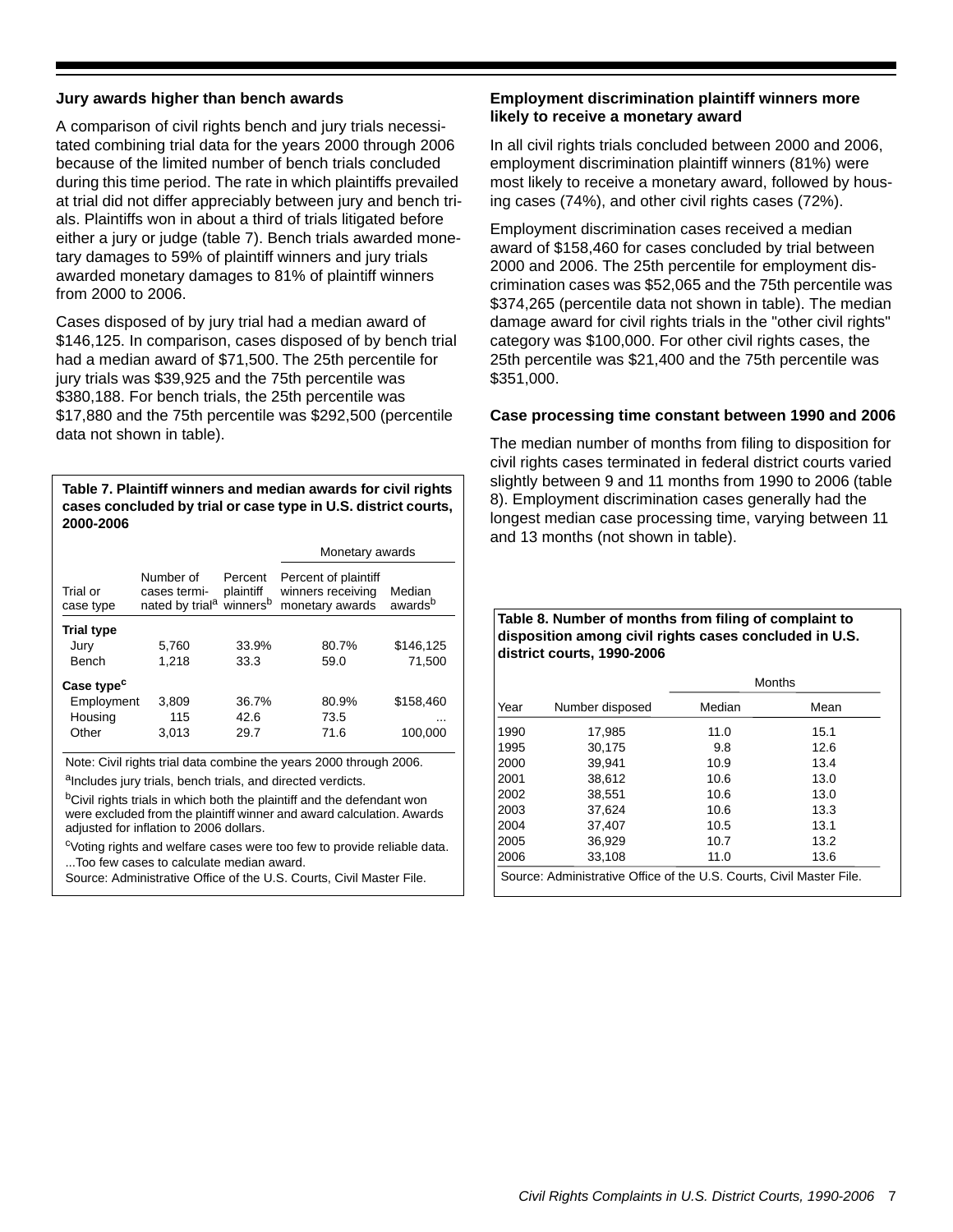#### **Prisoner petitions in state and federal courts, 1990-2006**

Various legislation and U.S. Supreme Court cases have allowed state and federal inmates to sue for violations of certain constitutional rights.

• In 1941, prisoners were permitted to file claims against state officials for violations of constitutional rights, including the right to religious freedom, freedom of speech and association, due process, racial discrimination, and cruel and unusual punishment. (*Ex parte Hull*, 312 U.S. 546 (1941))

• The U.S. Supreme Court granted inmates the right to bring lawsuits against federal officials who violate their constitutional rights in 1963. (*United States v. Muniz*, 374 U.S. 150 (1963))

From 1990 to 1996, prisoner petitions by federal inmates varied from about 900 to 1,200, with a high of 1,219 in 1996. Petitions from state inmates increased from 24,843 to 39,996. Total filings showed a steady increase from 25,992 in 1990 to 41,215 in 1996.

#### **State prison petitions declined after the Prison Litigation Reform Act of 1996**



From 1999 to 2006, the number of civil rights prison petitions filed in U.S. district courts stabilized at about 24,500 cases filed on average per year. Prison petitions involving state inmates declined by 7% from

24,732 filings in 1999 to 23,122 filings in 2006. In comparison, federal inmate prison petitions increased from 962 filings in 1999 to 1,334 filings in 2004 and declined to 1,116 filings by 2006.

Following the passage of the Prison Litigation Reform Act of 1996, which restricted the rights of inmates to sue in federal court, complaints filed by federal (20%)

and state (31%) inmates declined in 1997.

#### **Federal prisoner petitions filed in U.S. district courts ranged from a low of 910 in 1992 to a high of 1,334 in 2004**





*Figure 5*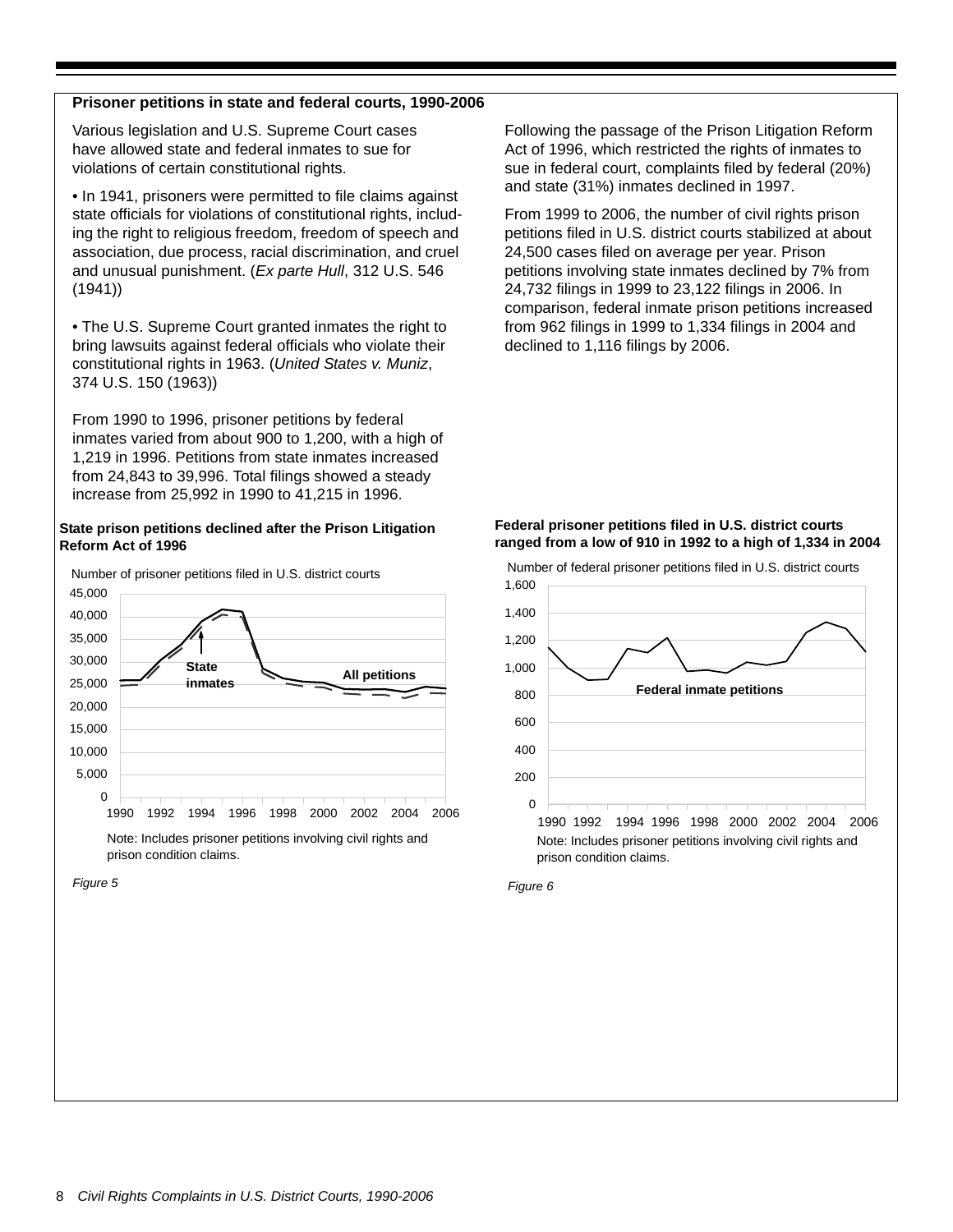#### **Methodology**

The primary source of data presented in this report is the Administrative Office of the U.S. Courts (AOUSC) Civil Master File. Data tabulations were prepared from the BJS staff analysis of source agency data sets. The federal civil rights categories used in this report were based on the codes established by the Administrative Office of the United States Courts. Case level information was provided by individual U.S. district courts that submitted data to the AOUSC. No detailed information was available on civil rights cases coded as "other". For civil rights cases that involved filing more than one action, the AOUSC instructed the plaintiff's attorney to select the most definitive code if the cause fit more than one nature of the lawsuit. It was the first nature of suit code that was used in the analysis for this report.

For civil rights complaints where more than one basis of jurisdiction applied, the case was coded according to the highest priority jurisdiction. Cases in which the U.S. government as plaintiff have the highest priority, followed by the U.S. government as defendant, and federal questions.

Calculations pertaining to trial winners and their award amounts were based on cases in which the winner and award amount were known and did not include instances where both parties won the case in part. Differences between known amounts and unknown amounts were not quantifiable.

The percent of cases concluded by jury trial, bench trial, and directed verdict was calculated using the disposition variable available in the AOUSC data (per the recommendation of the AOUSC). Because a previous BJS report used the procedural progress variable, the percents and number of cases may vary slightly between reports.

Although the courts record the title and section of the U.S. code for each case, this data field is not required by the AOUSC Statistics Division. It is not recommended for

statistical analysis. For a more detailed explanation of the difficulties associated with the title and section fields of the AOUSC civil file, see the Report to the Subcommittee on Judicial Statistics on "Increase in Civil Rights Filings", prepared by the Analytical Services Office of AOUSC.

#### *Fiscal years*

The AOUSC reports on federal caseloads by fiscal year rather than calendar year. The period covered by a fiscal year changed in 1992. Prior to 1992 the fiscal year started on July 1 and ended on June 30 of the next year. The change in 1992 resulted in the fiscal year beginning on October 1 and ending on September 30.

Earlier BJS reports on civil rights cases terminated in U.S. district courts were not modified to reflect the current definition. This report modifies slightly the findings of those earlier BJS reports. Data for fiscal years 1990 to 1992 use October 1 through September 30 as the fiscal year.

For a discussion of findings from earlier BJS studies on Civil Rights litigation in U.S. district courts, see *Civil Rights Complaints in U.S. District Courts, 1990-98* (NCJ 173427) at <http://www.ojp.usdoj.gov/bjs/abstract/crcusdc.htm> and *Civil Rights Complaints in U.S. District Courts, 2000* (NCJ 193979) at <http://www.ojp.usdoj.gov/bjs/abstract/ crcus00.htm>.

#### *Damage awards*

Damage award amounts are presented as estimates limited by data coverage and quality issues. For further information about award variables see the AOUSC codebook at the National Archive of Criminal Justice Data <http:// www.icpsr.umich.edu/NACJD/index. html>; the codebook is archived with studies 4026 and 4059.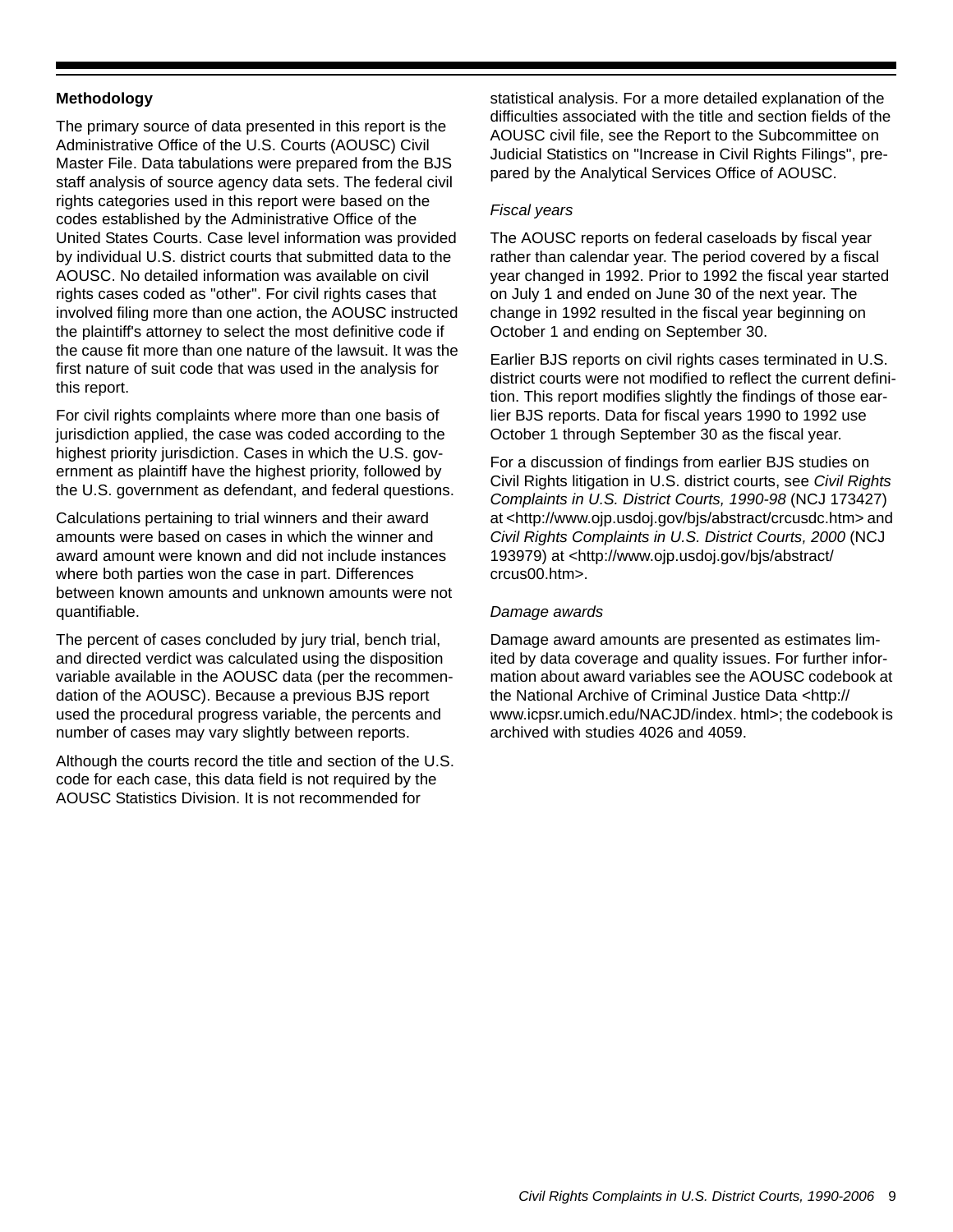#### **Selected federal civil rights statutes**

#### **Employment**

*The Civil Rights Acts of 1866 and 1871* were established to enforce the 13th, 14th, and 15th amendments to the U.S. Constitution following the U.S. Civil War (1861-1865). The 1866 act prohibits racial discrimination in the making and enforcement of contracts among public and private employers. The 1871 act deals with civil rights violations by government entities. The civil rights acts have been increasingly used in employment discrimination cases.

*The Equal Pay Act of 1963* requires employers to pay men and women equal pay for equal working conditions.

*Title VII of the Civil Rights Act of 1964* prohibits employers with 15 employees or more from discriminating on the basis of race, color, religion, sex, or national origin.

*The Age Discrimination in Employment Act of 1967* prohibits discrimination on the basis of age against persons 40 years of age or older. This act applies to employers with 20 employees or more. This Act was amended by the *Older Workers Benefit Protection Act* in 1990 to ensure that older workers have complete and accurate information about their benefits and are not pressured into waiving their rights under the Age Discrimination in Employment Act (ADEA).

*The Rehabilitation Act of 1973* prohibits government contractors with contracts of \$2,500 or more from discriminating against individuals with physical or mental handicaps. Government contracts pursuant to Executive Order 11246 must contain an equal opportunity clause and must develop and maintain an affirmative action plan. Vietnam veterans may benefit from affirmative action plans in government contracts under the *Vietnam Veterans Readjustment Assistance Act of 1974*, and the employment of aliens is dealt with in the *Immigration Reform and Control Act.*

*The Pregnancy Discrimination Act of 1978* amended Title VII to prohibit discrimination against employees or job applicants on the basis of pregnancy and required employers to treat pregnant employees in the same way as employees with medical disabilities.

*The Americans with Disabilities Act of 1990* prohibits discrimination against individuals with disabilities in employment, public services, and public accommodations.

*The Civil Rights Act of 1991* amended several of the federal employment discrimination laws including Title VII of the *Civil Rights Act of 1964, the Civil Rights Act of 1866, the ADEA, the Rehabilitation Act,* and *the Americans with Disabilities Act* (ADA).

The act amended Title VII and the ADA to provide the right to a jury trial and punitive damages (not to exceed \$300,000); it amended the *Civil Rights Act of 1866* to prohibit racial harassment in the workplace and in post-hire employment conduct rather than just in hiring and promotions.

#### **Housing and accommodations**

*The Civil Rights Act of 1866* ensures that all citizens of the U.S. shall have the same right, in every state and territory, as is enjoyed by white citizens to inherit, purchase, lease, sell, hold, and convey real and personal property.

*The Fair Housing Act* prohibits discrimination in various types of housing transactions such as sales, renting, and financing on the basis of race, religion, sex, or national origin. *The Fair Housing Amendments Act of 1988* expanded the *Fair Housing Act* to prohibit discriminatory housing practices based on handicap and familial status and provided for enhanced government enforcement of the act, including the recovery of monetary penalties in cases where discrimination is found.

*The Equal Credit Opportunity Act* prohibits creditors from discriminating against credit applicants on the basis of race, color, religion, national origin, sex, marital status, age, because all or part of the applicant's income derives from any public assistance program, or because the applicant has in good faith exercised any right under the Consumer Credit Protection Act.

*Title II of the Civil Rights Act of 1964* prohibits discrimination based on race, color, religion, and national origin in places or public accommodation, such as hotels, restaurants, and certain places of entertainment.

#### **Voting**

*The Voting Rights Act of 1965* protects racial and language minorities from discrimination in the electoral process and from being denied the fair opportunity to elect candidates of their choice.

*The Voting Accessibility for the Elderly and Handicapped Act of 1984* ensures access for handicapped and elderly individuals to polling places for federal elections.

*The Uniformed and Overseas Citizens Absentee Voting Act of 1986* enables members of the Armed Forces and other U.S. citizens who are abroad to register and vote absentee in presidential congressional elections.

*The National Voter Registration Act of 1993* commonly referred to as *the Motor Voter Law*, improves the access to voter registration by requiring states to provide simultaneous voter registration and driver's license applications, provide a mail-in application, and make registration available at various government agencies.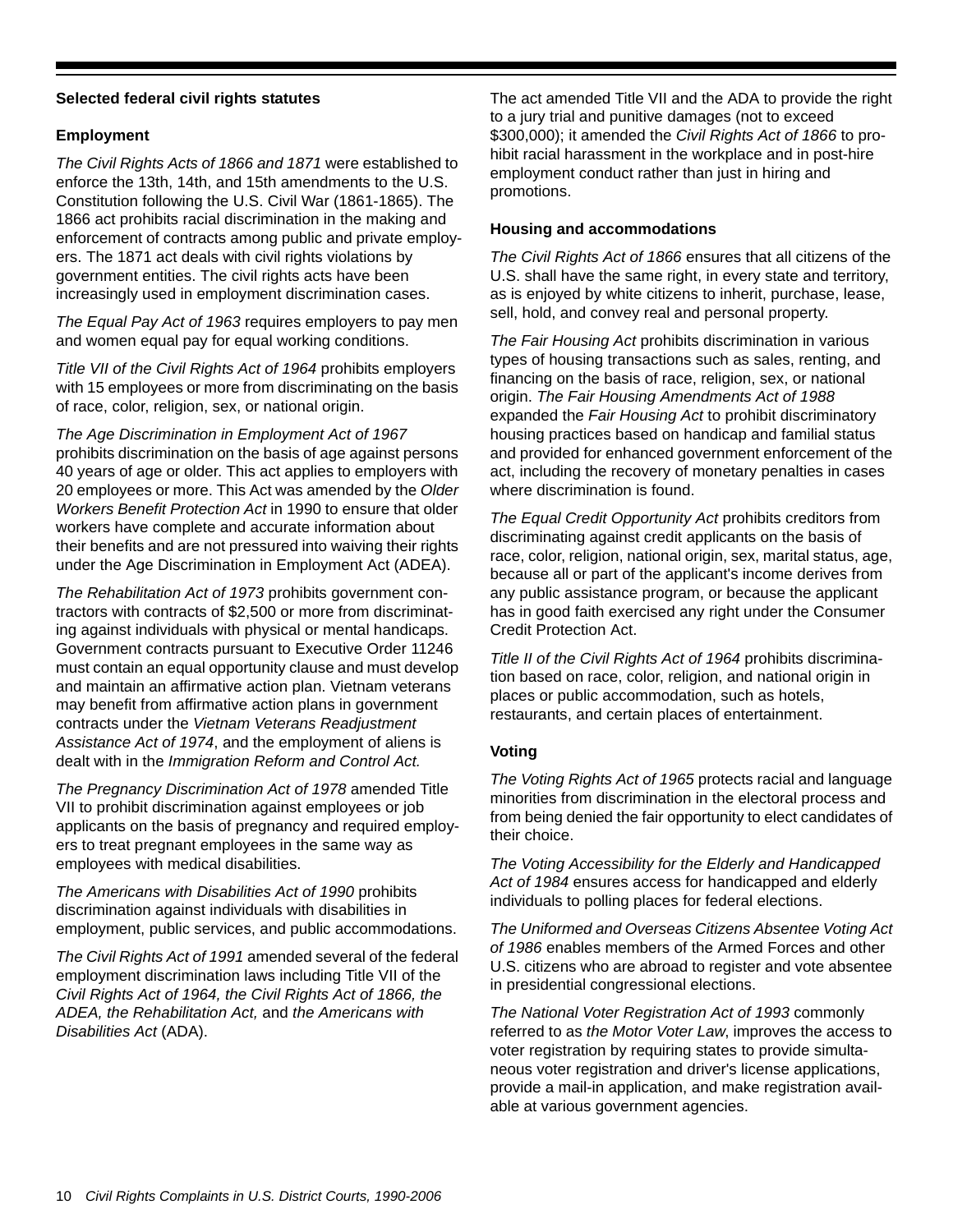### **For electronic versions of this report, visit the BJS website BJS**

## *http://www.ojp.usdoj.gov/bjs*

To order paper copies of this or other BJS reports —

- Visit *http://www.ncjrs.gov/app/publications/bjspubs.aspx*
- Call 1-800-851-3420

Download datasets and documentation from the National Archive of Criminal Justice Data —

*http://www.icpsr.umich.edu/NACJD/index.html*

# **Keep current on criminal justice issues**

**Get notices and newsletters:** 

## **JUSTSTATS**

E-mail notifications of new statistical materials from BJS, the FBI, and the Office of Juvenile Justice and Delinquency Prevention. To subscribe, see http://www.ojp.usdoj.gov/bjs/juststats.htm

### **JUSTINFO**

A biweekly electronic newsletter from the National Criminal Justice Reference Service (NCJRS) with news from BJS, NCJRS, and the other agencies in the Office of Justice Programs.

To subscribe, see http://www.ncjrs.gov/subreg.html